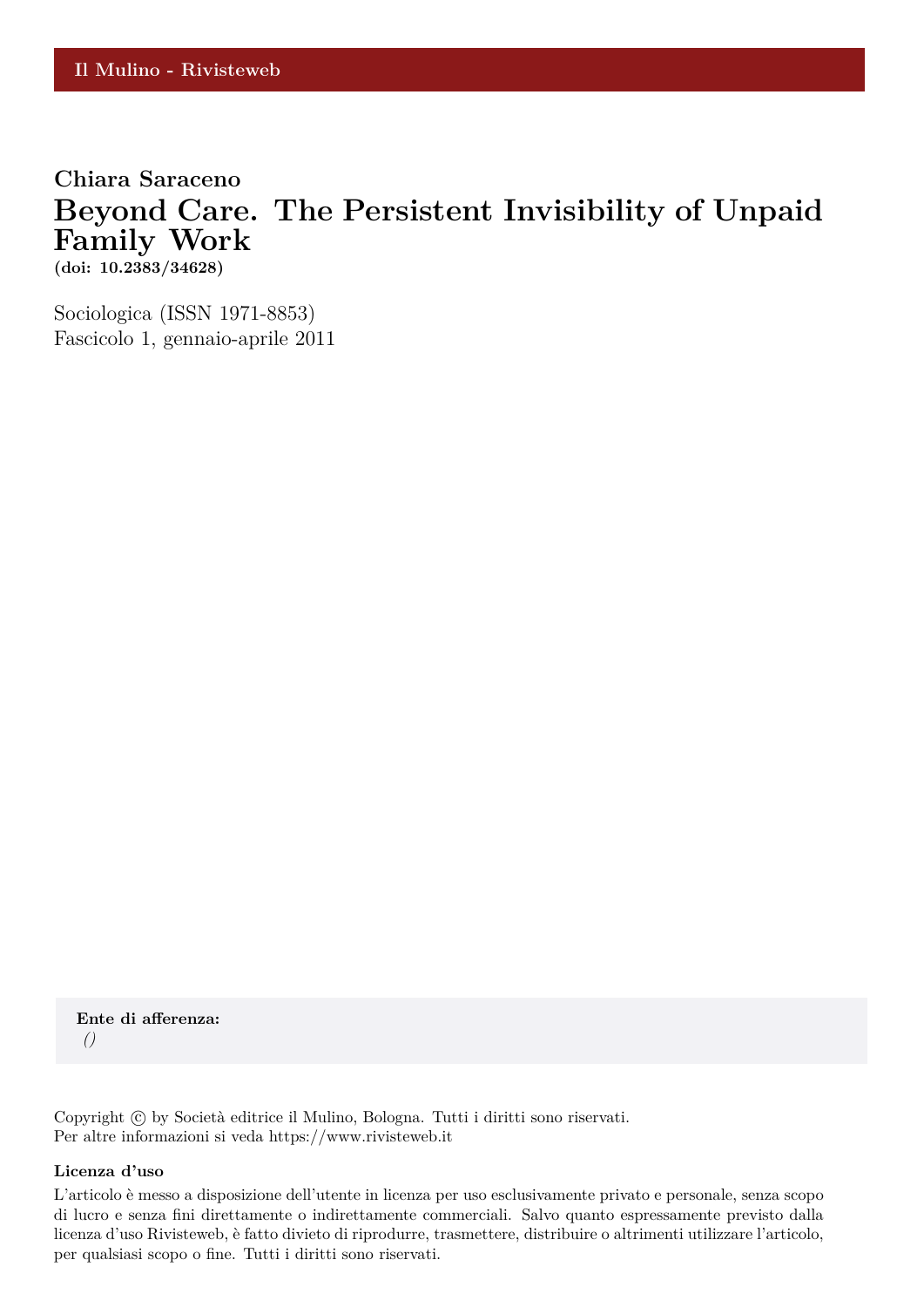# **Beyond Care**

# The Persistent Invisibility of Unpaid Family Work

# *by* Chiara Saraceno

doi: 10.2383/34628

#### **Introduction**

The stalled, or unfinished, gender revolution literature [Esping Andersen 2009; Gerson 2010] suggests that decreases in gender specialization in paid work, following the increased women's labor market participation, have not caused substantial decreases in specialization in unpaid family work, which in turn leads to a lower investment by women in paid work.

In both the policy literature, including that from a feminist perspective, and in policy making, this issue has been addressed mainly with regard to the issue of care, generally further limited to caring for a pre-school child. After having been thematized as a special dimension of unpaid family work, not to be simply conflated with housework,<sup>1</sup> in policy discourses and analyses, (child) care now seems to have absorbed, or rather hidden, all other unpaid family work. This focus is too restricted, however, for several reasons. First, it implicitly denies that caring demands may concern also different life phases. School age children also need care and supervision, although less time intensely than younger children. School schedules, however, are rarely included in family policy analyses and in work-family reconciliation debates and research.<sup>2</sup> A care focus restricted on pre-school children also overlooks both

<sup>&</sup>lt;sup>1</sup> For an overview of this development see Leira and Saraceno 2002.

<sup>2</sup> For a rare exception see Gornick, Meyers, and Ross 1997.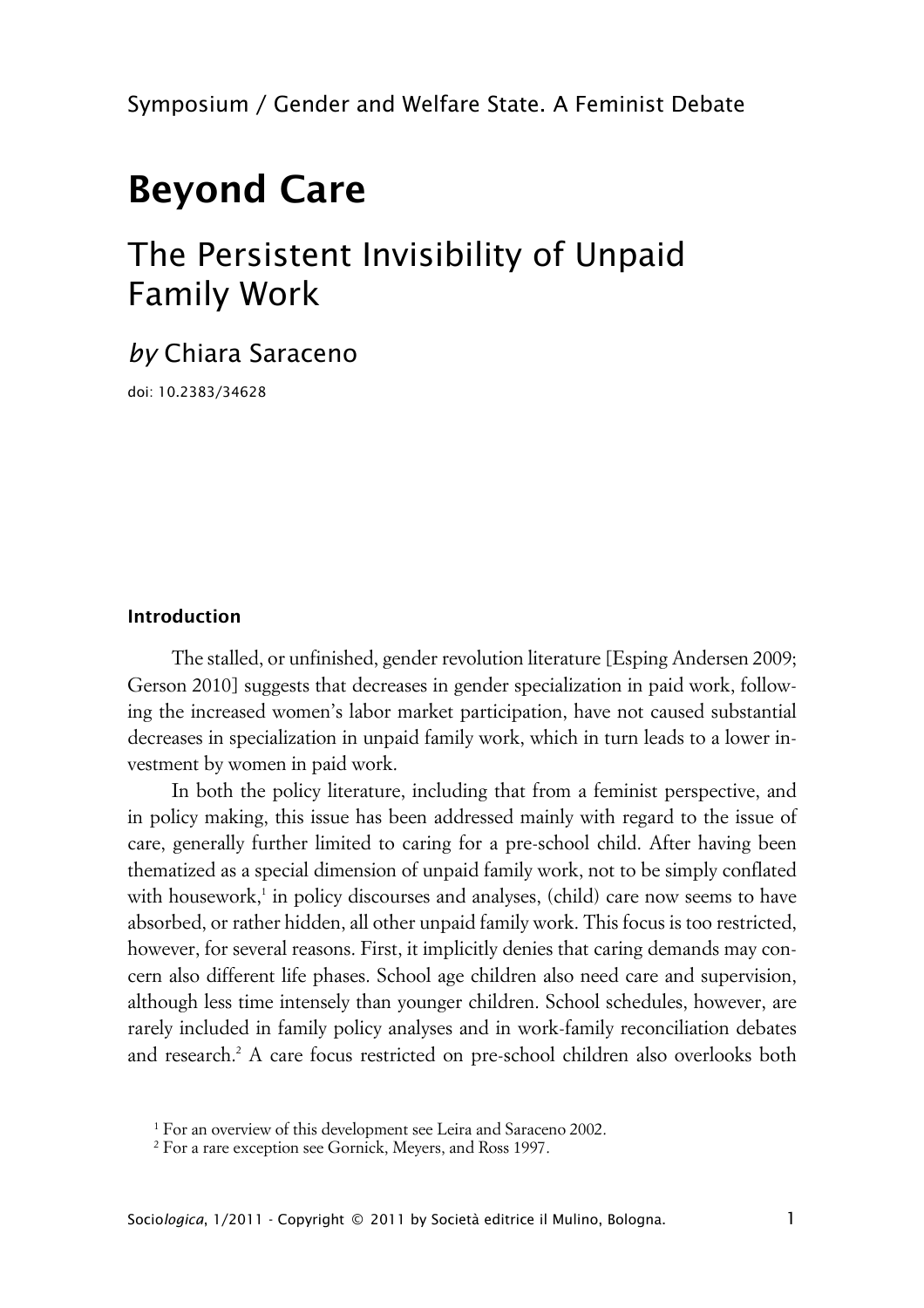the caring demand of not self sufficient individuals and the fact that these demands are mainly addressed, within households and families, by women [Pfau Effinger and Geissler 2005]. Second, unpaid family work does not include only care. It covers a range of different activities, from routine household chores, to cooking, shopping, dealing with various bureaucracies up to caring, within which Waerness [1984] further distinguished between servicing, when caring for an able bodied adult, and caring proper, when dealing with a young child or a not fully self sufficient person. Furthermore, even when a young child is present, care does not make up for all, or even most, family work, and it might even intensify some of the non caring activities within it, such as cleaning the floors, doing the laundry, cooking,<sup>3</sup> going to medical visits, and so forth. Childcare services, while substituting for part of the caring time/ work, substitute much less, if at all, for the other kind of work linked to having a child. In addition, as pointed out several years ago by an Italian sociologist [Bianchi 1981], childcare and other services themselves, in order to be "properly used," require a careful work of interfacing, at the relational and organizational level. In other words, services – be they kindergardens, schools, home care services for the frail old – do not only substitute for unpaid work. They also require unpaid work/time to be used.

Thus, on the one hand, in most gender policy discourse and analyses, caring obligations and work are restricted to a very narrow phase of life and in reference to a subgroup of women and men, that is, to parents of very young children. On the other hand, only very recently the great bulk of unpaid family work has started to be included in the analyses of the gender unbalances which "stall" the gender revolution not only with regard to women's labor market participation and work career, but more generally with regard to social and political participation<sup>4</sup>. Furthermore, the focus on child care frames the issue of the gender division of labor mainly as an issue which concerns almost only (young) mothers and fathers, i.e. (young) couples. But data on time use show that gender differences in unpaid family work concern women and men in all ages and family conditions, although to varying degrees across household statuses and countries. Gender differences exist also among childless, partnered or un-partnered, men and women, starting at a very young age – well before having own family responsibilities.<sup>5</sup> Thus, if it is true that the greatest difference in men/women labor market participation (i.e. paid work) today concerns mothers [Van der

 $3$  For i.e. when the child starts eating something different from milk.

<sup>4</sup> For an analysis of unpaid family work with regard to social and political participation see Hook 2006: Hook 2010; Crompton and Lyonette 2007; Stier and Lewin-Epstein 2007; Knudsen and Wærness 2008; Van der Lippe *et al.* 2010.

<sup>5</sup> See for i.e. Eurostat 2010.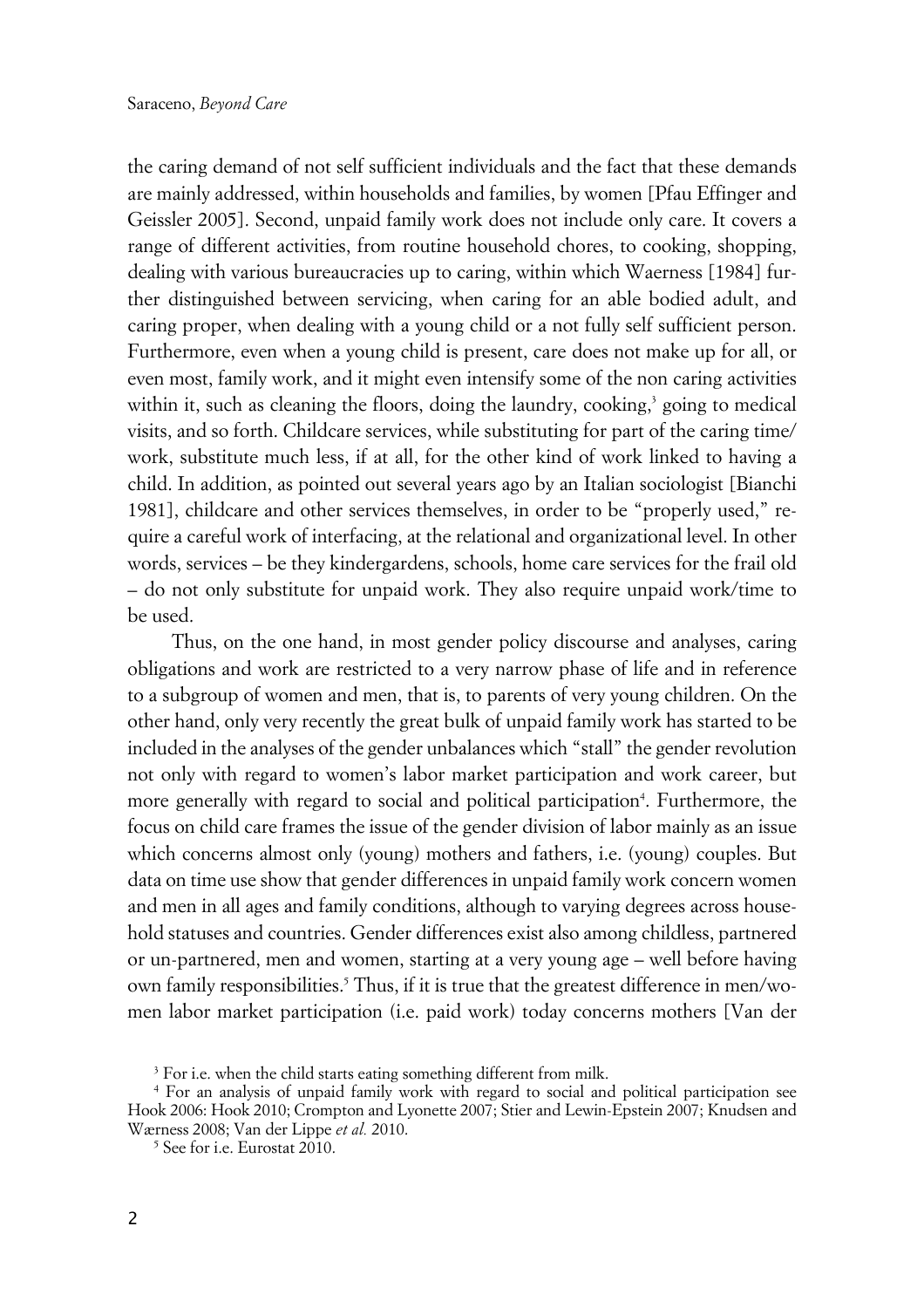Lippe *et al.* 2010], this may be a consequence not only of the gender division in childcaring. Or rather, the gender division of child care may build on, and strengthen, an already existing gender division of labor in unpaid family work.

Of course, differently from care, it is politically as well as practically difficult to conceptualize housework as a target for policy making and for public responsibility. Yet, as I will argue in discussing the existent literature, the apparently circular link between women's labor market participation, conciliating policies and men's participation to unpaid family work needs to be unpacked, and issues of gender equity should be addressed together with those concerning overall demands on time on the one hand, well being on the other hand.

#### **xIndentifying and Unpacking Unpaid Family Work**

For a long time, what is now grouped under the label "unpaid family work" was simply called housework. Starting in the seventies, however, feminist analyses pointed out that, first, not all work performed for one's own family was performed within the home (i.e. shopping, paying bills), second, unpaid work performed for one's own family (as well for oneself), did not include only the production, transformation and maintenance of goods, but also that of human beings. Furthermore, analyses pointed out that, particularly in the so called developed service societies, there was a specific area of necessary work – dealing with bureaucracies, with providers of different kinds of services and so forth – which might be identifiable neither with traditional family work nor with care [Balbo 1978]. A further distinction concerns that between routine, rigid, tasks (such as preparing meals, cleaning), and tasks which are occasional, or occur at longer intervals (i.e. cleaning the car, shopping for the child's clothes, doing house repairs). Research has shown that this distinction greatly overlaps with that between more feminine and more masculine typed kinds of tasks [Twiggs, McQuillan, and Ferree 1999; Coltrane 2000; Crompton and Lyonette 2007; Hook 2010]. These studies also suggest that the degree of gender segregation within unpaid family work is strictly linked to the degree of gender unbalance in time spent on it.

This complexity indicates that unpaid family work is not identified by a specific content, rather by the conditions under which it is performed. Any item of this work, in fact, in principle may be done – and actually often is done – by some non family member or service, for pay, but also for free. Volunteers shop or clean house for frail older people; cleaning services do the laundry for a fee; restaurants, cafeterias catering services offer different kinds of meals; agencies or individuals may clean and do the household repairs for a fee; financial services monitor savings and investments; and,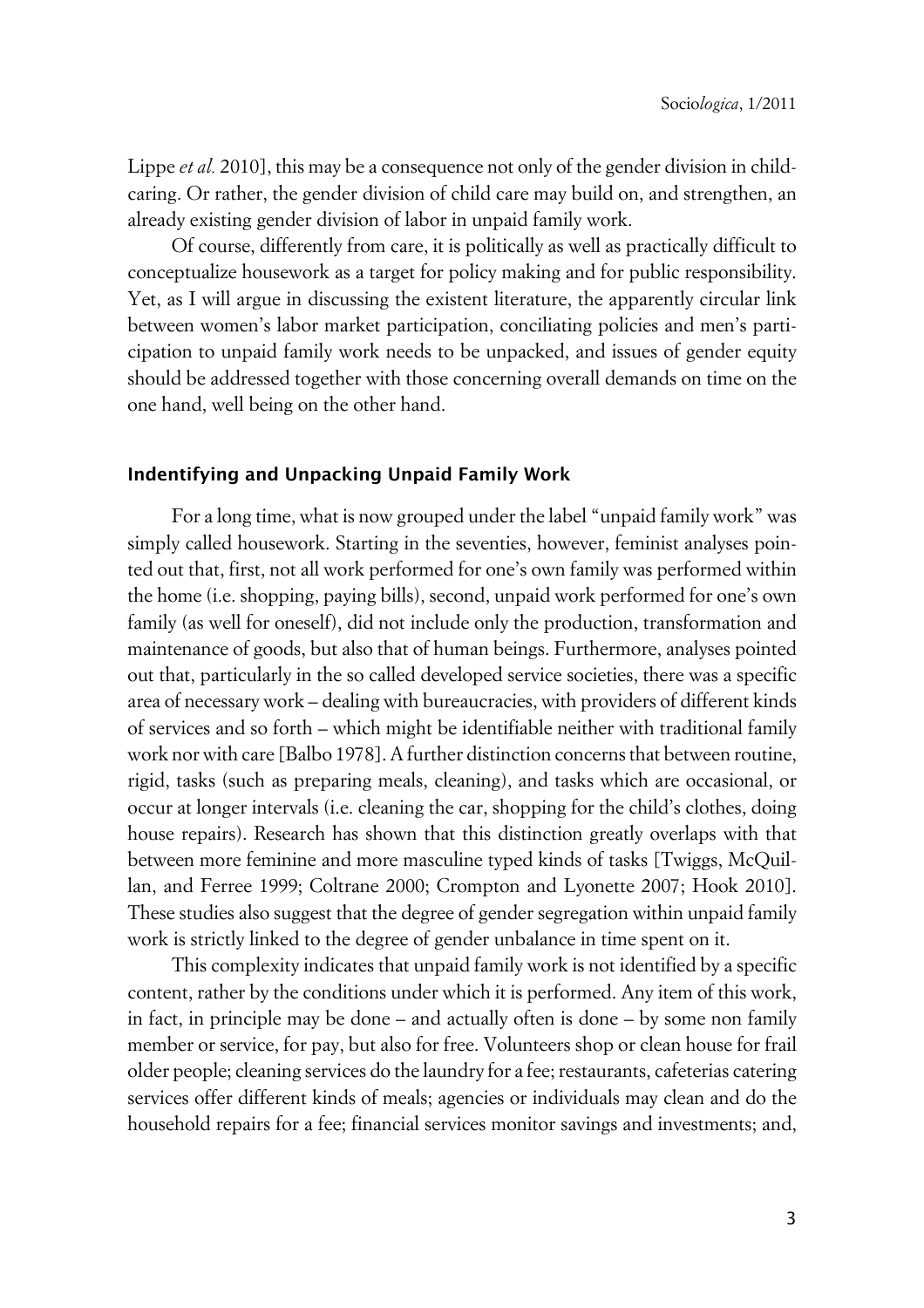of course, public or private care services may take care of small children or of other dependent family members. Actually, cross country and cross class differences to a large deal depend on the degree to which some of the tasks involved in unpaid family work are outsourced and under what conditions and relationships (i.e. to public services or to the market). Unpaid family work, therefore, concerns work performed, within or outside the household, for the family or individual members within it, by another family member. Its content and intensity are determined at the interaction between needs (i.e. household size, presence of family members within or outside the household needing help), family members with whom it can be shared, quality of the housing infrastructure and technology, housekeeping and caring cultures, availability and cost of market services, availability and cost of public, mainly care, services.

Somewhat paradoxically, notwithstanding the awareness of the content and relational complexity of unpaid family work, and the increasing availability of time use data across many countries, comparative research, also for methodological reasons [Hook 2006, 2010], offers only simplified versions of time spent in the various activities involved in this work. Two main approaches may be identified. One approach considers only so called "core housework": cooking, doing the laundry (including ironing) and cleaning the house [Crompton and Lyonette 2007; Van der Lippe *et al.* 2010; Hook 2010]. These activities may be considered separately, or together, or some particular sub-item may be missing. But what is important is that these studies ignore both all the activities in the caring category, and all the activities which occur outside the household, such as shopping, taking children to school or to other places, taking things to the cleaner and so forth, as well all the administrative activities, such as paying the bills, dealing with services and so forth. Another approach [Hook 2006] encompasses a greater number of activities, including those connected to care, but lumps them together, without allowing to see who does what when. Studies that combine both an encompassing and a disaggregate view of activities are found only at the national level.

A further distinction in approach depends on the source used. At the comparative level, the main sources are two: the 2002 Family module of the International Social Survey Programme (ISSP), which asked who "usually" carries out a range of household tasks, and the Multinational Time Use Study (MTUS – or HETUS when it includes only European countries), which includes surveys conducted, in some country, since 1965, and measures time use in 40 standardized categories [Gauthier, Gershuny and Fisher 2002, 2003]. Of course, the latter source is much more adequate than the former [Hook 2006], since it is based on a time diary, offering a time measure in minutes, not, as in ISSP, subjective assessments of own and other people's engagement on a five points scale.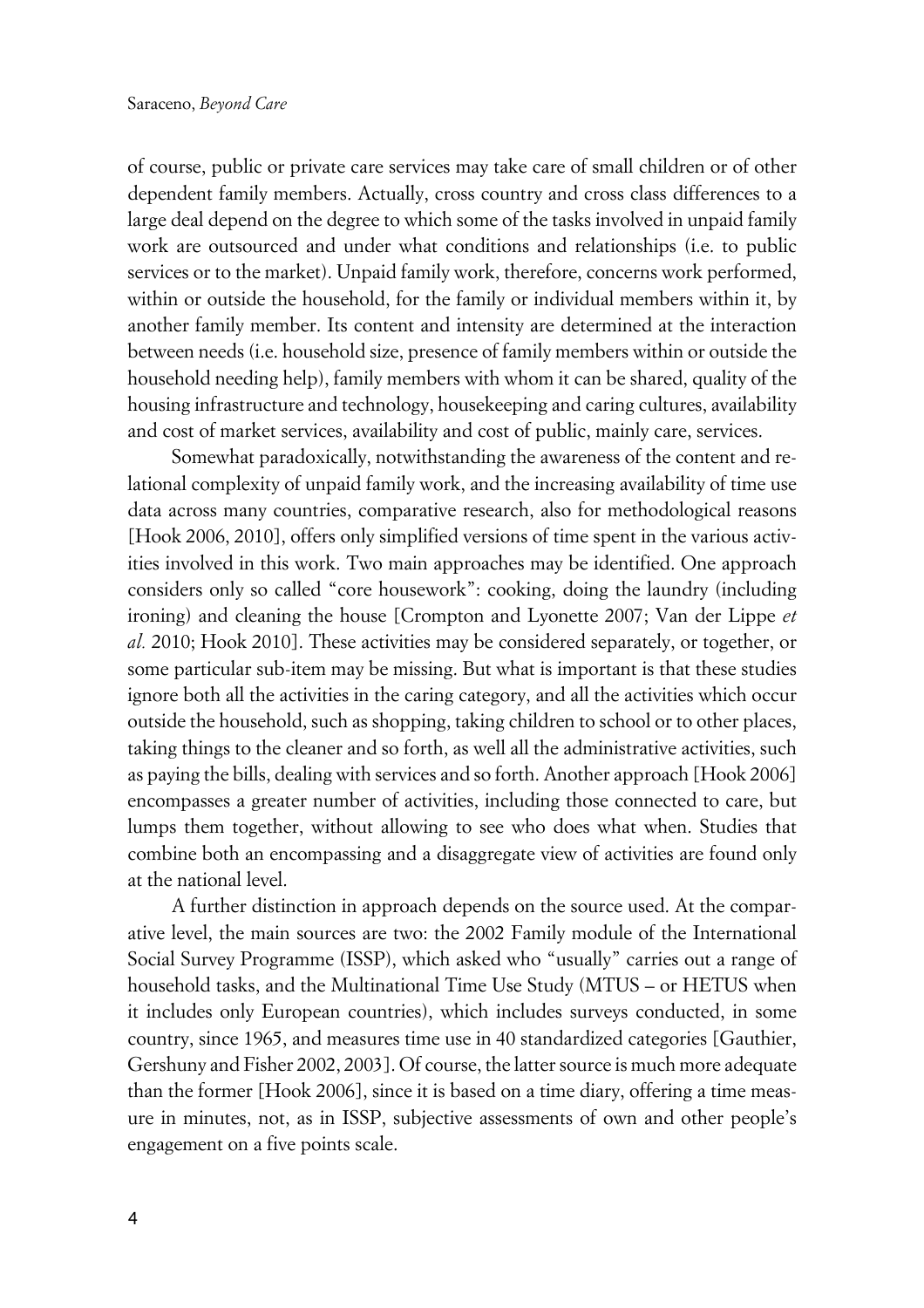#### **xEvidence and Explanations of Persistent Gender Divisions of Unpaid Work**

Based on the, empirically unfounded, idea that gender ideologies and expectations matter only for partnered men and women, not for singles [De Ruijter, Treas, and Cohen 2005; Van der Lippe *et al.* 2001], both empirical research and explanations for the persistent gender asymmetry in unpaid family work focus exclusively on men and women living in couple households.

The study by Hook [2006] and Van der Lippe *et al.* [2010] on a large number of countries are an exception to the exclusive focus on couples. In particular, Hook monitors trends in time use in twenty countries over a twenty years time span among all – partnered and un-partnered – men, to assess variation due to marriage and the presence of children. But it does not include women. Considering overall unpaid work, without distinguishing within it, Hook finds a clear trend of increasing unpaid work time<sup>6</sup> among married, employed fathers. There is, however, a large cross country variation both in intensity of unpaid work and in pace of change. Hook also finds that both unmarried and married men do more unpaid work in countries with a higher women's labor force participation. For each percentage increase in national levels of married women's employment, men's unpaid work time increases by 0.5 minutes. Thus, the behavior of men appears to be influenced not only by what their partners do with regard to paid work, but by the general context of their society's gender relations as expressed by women's employment rate. This is a quite important reversal of what found in mid-Twentieth century, when data suggested that, by marrying, men saved unpaid working time, shifting on their partners the little they did as singles [Michel 1978]. Although, on average, women who are partnered and with children still do most of unpaid family work and spend overall more, paid and unpaid, time working, men no longer free themselves from unpaid work when they live with a spouse or partner. This is certainly due to the increase in dual worker couples, but most likely also to an overall change in expectations in gender relations, due to a more general change in cultural climate and particularly to increased women's education. The latter, in fact, has reduced the share of partnerships/marriages which are asymmetrical in the partners' education level, with women usually having a lower one. Hook finds, however, that in no country men do more than 37 percent of all family work within their households. Furthermore, on the basis of her analysis, she concludes that no further increase of this share may be expected.

Van der Lippe *et al.* [2010], also based on time use data, consider all men and women of working age with regard to their participation to paid and unpaid

<sup>6</sup> About six hours per week on average, between 1965 and 2003.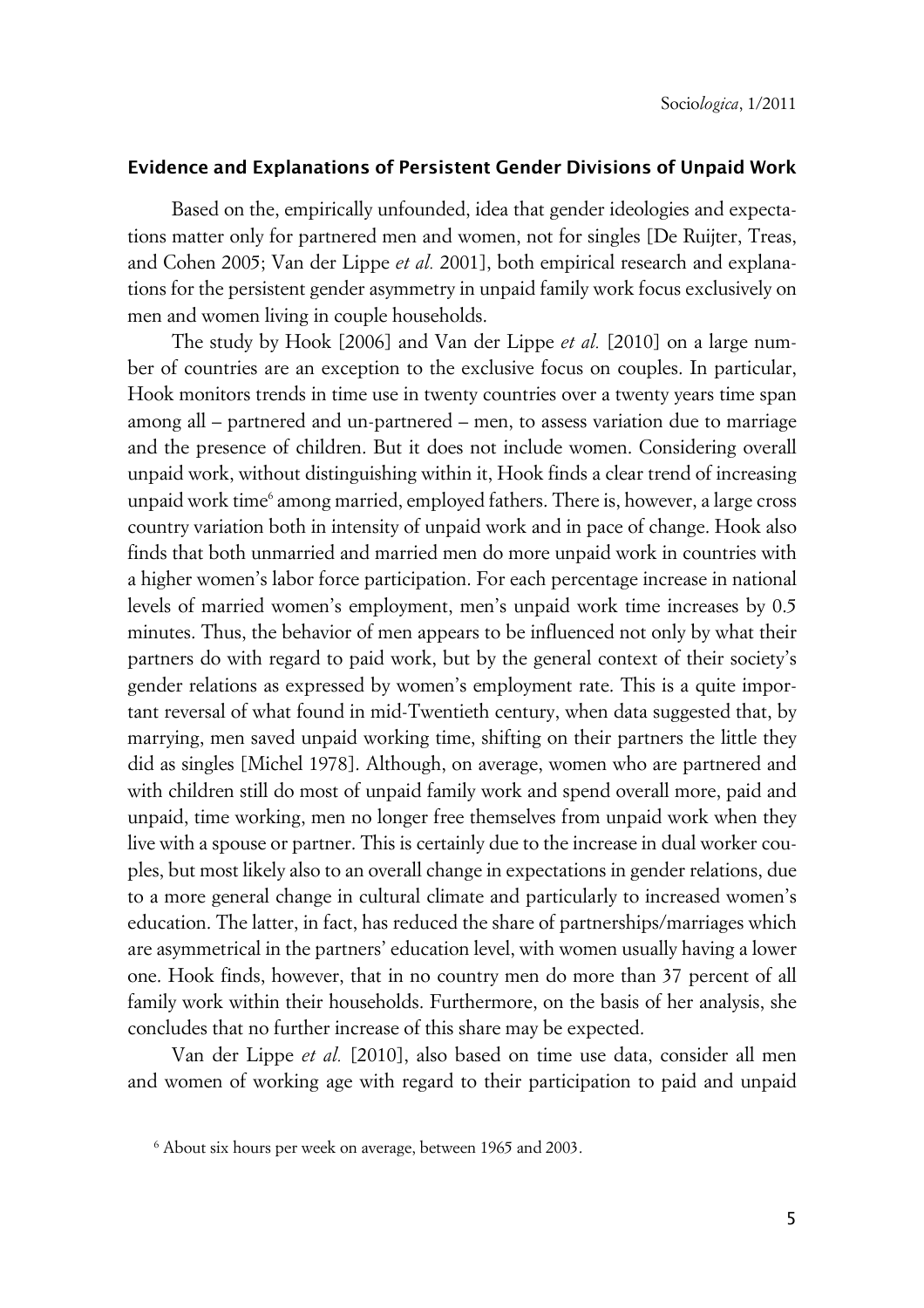work, the latter restricted only to housework, to the exclusion of care. Since they are interested in the impact of marriage and having children on the gender division of paid and unpaid labor in different institutional contexts, the authors do not deal, however, with gender differences among the un-partnered and childless (which they actually assume as non existing and without any cross country difference, contrary to what happens to participation in paid work, without offering any evidence for it). They find that the division of housework between partnered men and women is more unequal in former communist and southern European regimes than in the liberal, conservative, and social democratic regimes. The first two groups of countries, however, are somewhat at the opposite with regard to women's employment, thus indirectly confirming that women's employment is not a linear and automatic cause for greater gender equality in unpaid work.

Explanations of the unequal division of unpaid family work in couples range from the micro-level to the institutional ones.<sup>7</sup> At the individual and household level, the relative resources, gender ideology, "doing gender," and time constraints perspectives have all received partial support, but tend to explain only a small portion of variance in men's unpaid work time (Bianchi, Milkie, and Sayer 2000]. As Coltrane [2000] concluded his decade review, researchers are just beginning to understand why men do so little and the pace of their change is much slower than that concerning women's participation to paid work. Analyses from an institutional perspective have also found only contradictory support to the hypothesis that the most egalitarian divisions of household labor is found in the more gender egalitarian and generous Scandinavian welfare states and the least egalitarian divisions in the conservative-corporatist countries of Western and Southern Europe [Kalleberg and Rosenfeld 1990; Bryson, Bittman, and Donath 1994; Pacholok and Gauthier 2004]. In particular, research has found little variation between the Scandinavian and the English speaking liberal countries [Baxter 1997; Gershuny and Sullivan 2003; Hook 2006]. While, on the basis of this finding, Gershuny and Sullivan argue that the national context matters little, if at all, for the gender division of unpaid labor, other authors rather argue that the concept of national context should be unpacked in its various dimensions/ components: labor market characteristics [Iversen and Rosenbluth 2010], working time regimes [Rubery, Smith, and Fagan 1998; Mutari and Figart 2001], specific welfare state arrangements, gender norms and gender arrangements.

Hook [2010], for instance, finds that even controlling for individual working time, long average work weeks for men are associated with more specialization in domestic work. Women spend more time cooking and more time on housework in

<sup>7</sup> For an overview, see Coltrane 2000; Saraceno 2007; Lachanche-Grzela and Bouchard 2010.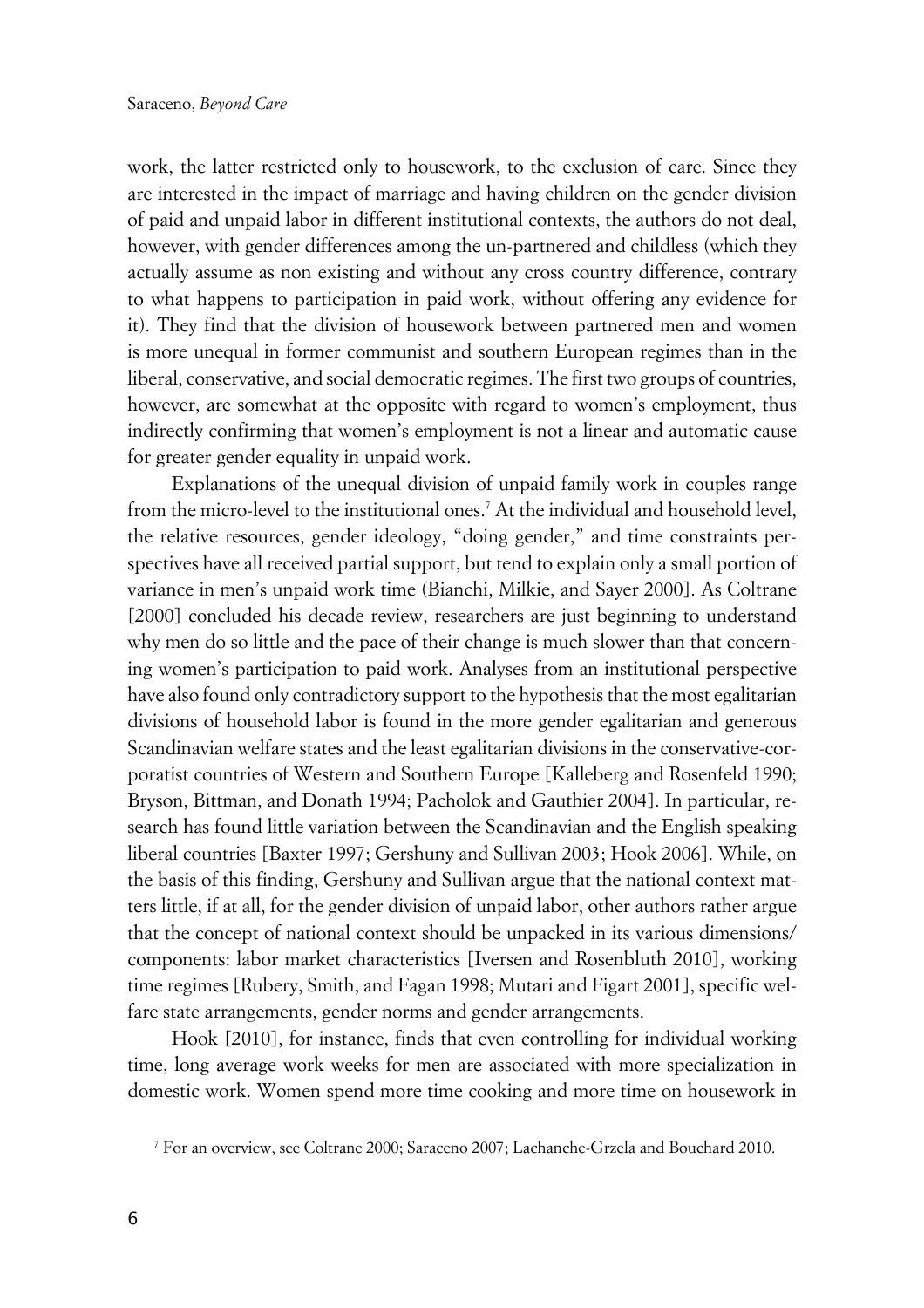contexts in which long work weeks are the norm for men. At the same time, men spend less time on housework in countries where employed mothers are more likely to work part-time. In other words, national working time regimes affect individual behavior and the gender division of unpaid family work irrespective of the specific couple's paid work arrangements. Based on the analysis of how men and women partnered and with children divide core household tasks, Hook adds another dimension of context which is relevant to explain men's behavior to that evidenced in her 2006 study on men only. Men's (and women's) behavior is influenced not only by the overall women's employment rate in their country, but also by the country specific working time regime and the ideal of the (male) worker it supports. She concludes that national context has a twofold effect – one on individuals' pragmatic decision making and the other on the gender normative arrangements in which the decision making is located.

Cross country and intra-country variations in the degree of this gender division, however, do not simply overlap with variations in women's employment rates and working time regimes. Also social policies matter. For instance, in the same study, Hook [2010]<sup>8</sup> finds that countries where there are long – a year or over – parental leaves (which are usually taken by women), women cook more and do more and men do less housework, once again suggesting a twofold – pragmatic and normative – effect of the institutional context. She also finds that both the availability of public child care and men's entitlement to parental leave reduce women's cooking time (i.e., cooking related to having children), while affecting neither men's cooking nor housework time. Again, this effect occurs independently from the individual men having taken advantage of the leave. The interplay between policies and the division of unpaid work is not linear, however. Comparing France and the UK, Windebank [2001] finds that, despite a similar incidence of dual-earner household and French women's longer history of extensive labor force participation, British dual-earner households are slightly more egalitarian in the division of household labor than the French ones. She suggests that the more generous provision of public child care services in France reduces the amount of unpaid work expected from women with children in this country, thus also the impact of their being employed on men's participation to unpaid work. She concludes that it is not ideology, but a lack of alternatives that forces British men into unpaid family work, although they on average work for pay longer hours than most Western European men. Hook [2006] also found that Norwegian fathers do a similar amount of unpaid work, or less, as fathers in the United States because, although women's labor force participation rates are similar in both coun-

<sup>8</sup> But also Van der Lippe *et al.* 2010 based on the same data.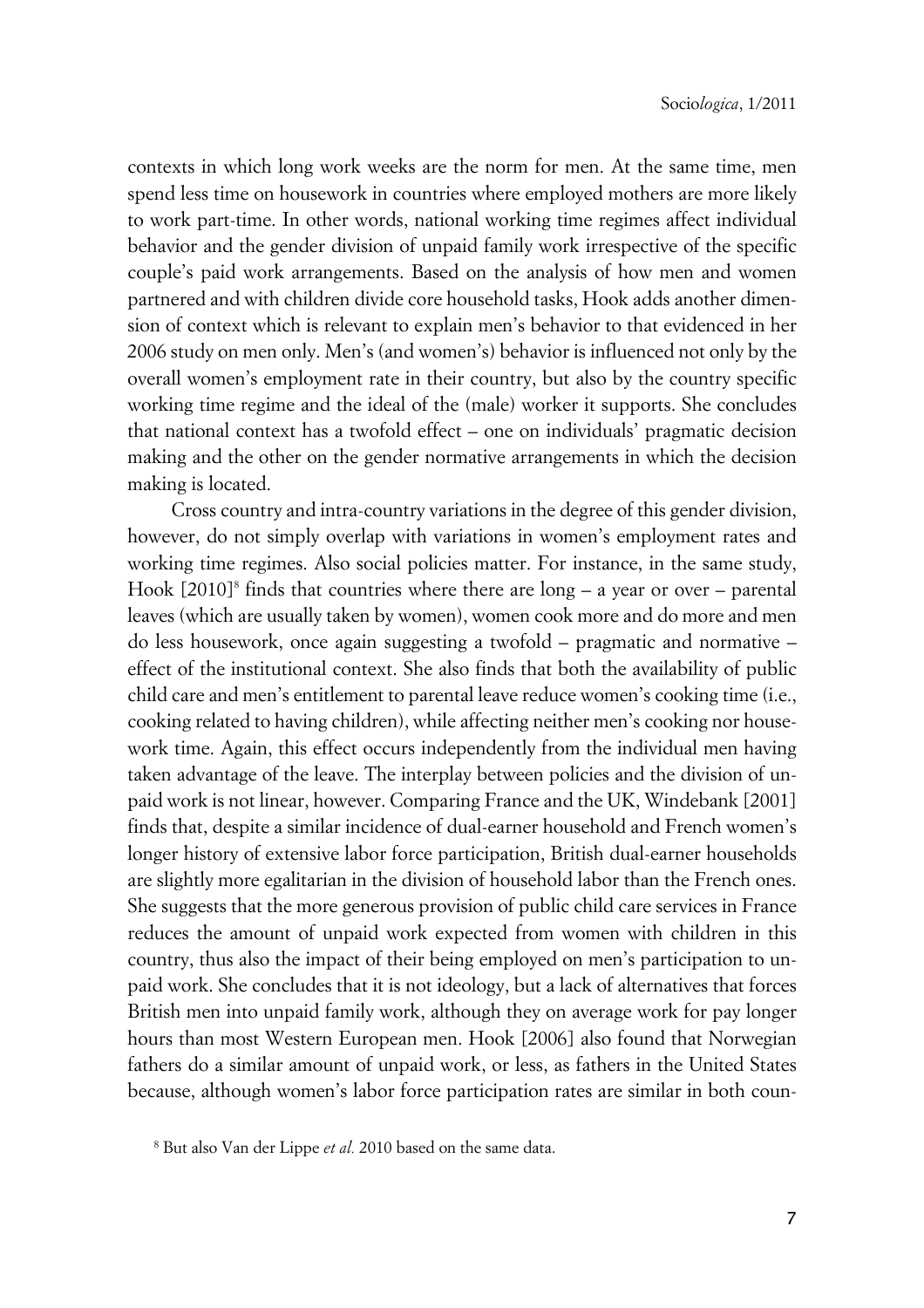tries, employed women in the United States work longer hours, while having less access to public services. In this perspective, one might argue that men step in when the state does not, or vice versa.

Crompton and Lyonette [2007] argue that material conditions (working hours, service coverage), women's employment rates and even the actual experience of being employed/having an employed spouse, are not enough to explain cross-country differences in the gender division of unpaid work. Based on ISSP data, thus on estimates of who does more often what, they rather argue for the importance of cultural attitudes. According to these authors, French/British differences in the gender division of unpaid labor within dual worker couples are better explained by the more traditional attitudes towards gender roles in France, than by the higher level of childcare coverage in this country. The even more traditional attitudes in Portugal also explain the strongly asymmetrical gender division of unpaid labor in this country, notwithstanding the comparatively high women's labor force participation. Also Van der Lippe *et al.* [2010] find that the gender division of housework is most egalitarian in liberal, not in social democratic countries. But they conclude that the interdependence between policies and gender arrangements is clearer in the case of paid than of domestic work (excluding care). They suggest, therefore, that national- and classspecific "housekeeping cultures" may differ across countries and be more resilient in some countries than in others, as well as in different social groups, somewhat independently from women's employment participation. The Eastern European countries, from this perspective, are an interesting example, in so far, notwithstanding the high women's labor force participation and the long working hours not only for men, but also for women [Saraceno 2005], the gender division of unpaid labor has remained fairly traditional. Van der Lippe *et al.* also find that in masculine cultures, according to Hofstede's typology [Hofstede 2001], married women do more housework, and highly educated and married women do less paid work, than their counterparts in feminine (i.e., more gender equal) ones. Crompton and Lyonette [2007], however, found that, when they are employed, highly educated women in more traditional gender cultures outsource more often domestic work to paid persons than in more gender, but also social class equal, countries, thus further "liberating" their male partners from participating in unpaid family work.

#### **xRe-Orienting the Focus?**

Hook [2006] concludes her analysis of trends in men's participation to unpaid work arguing that no further increase is to be expected as a direct consequence of a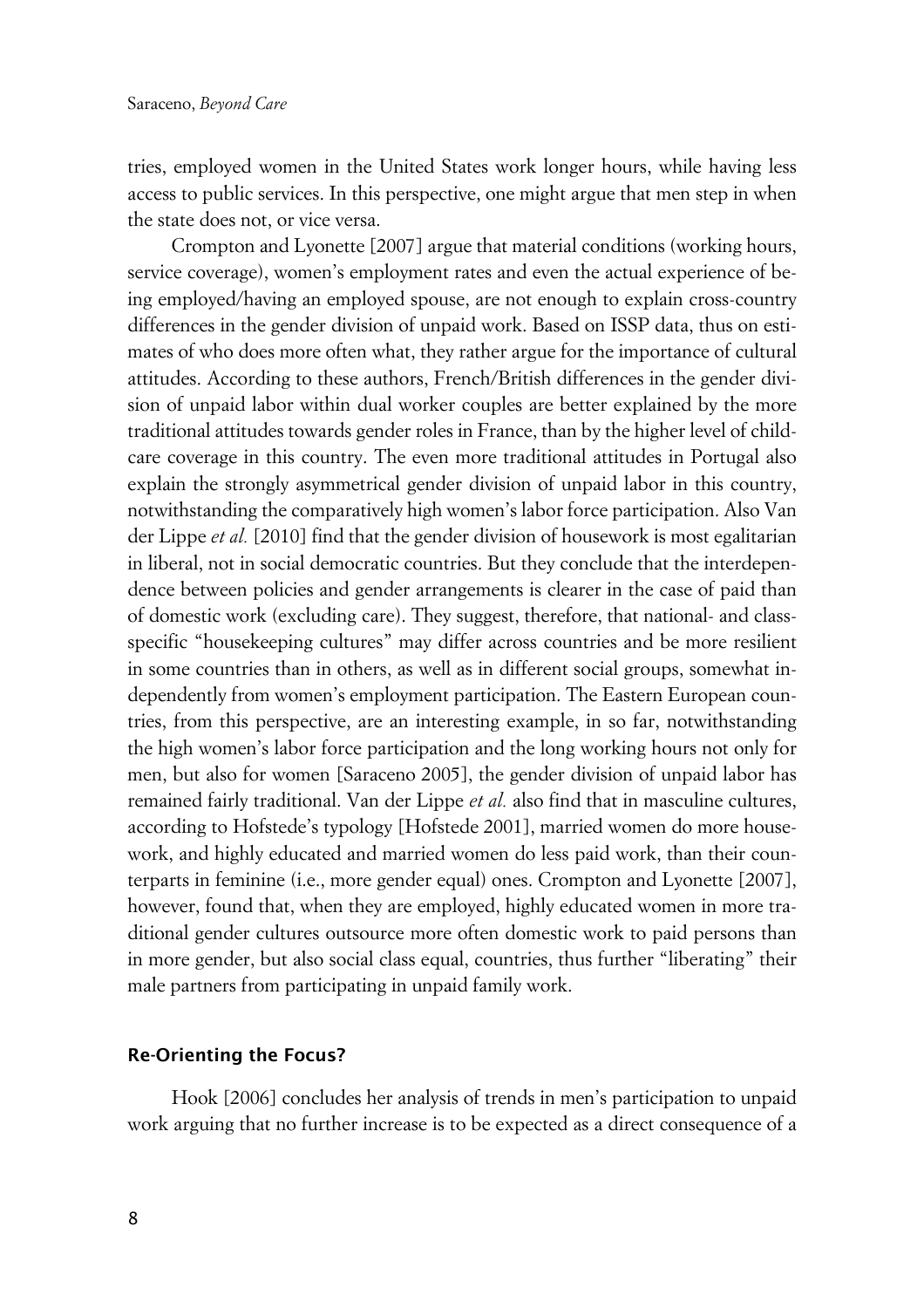changing attitude among men. Further increases are likely to occur only if women's labor force involvement continues to increase,<sup>9</sup> especially if it is coupled with policies that are supportive of men's family work, i.e. direct entitlement of fathers to parental leave, with a reserved father's quota. There is, in fact, empirical evidence that women's, and particularly mothers' employment has a positive effect on men's (not only fathers') participation to unpaid work. There is also some evidence, again at micro and macro-micro level, that when there is a reserved quota for fathers, and it is well paid, not only fathers are more likely to take it, thus partly re-defining the caring division of labor, but women do less housework even if men do not do more of it. According both to Hook [2006; Hook 2010] and Van der Lippe *et al.* [2010] long parental leaves on the contrary, possibly because they are taken only by mothers, strengthen overall the gender division of labor not only in care, but also in housework. Childcare services, instead, slightly reduce the amount of housework performed by mothers, thus indirectly contributing to reduce the gender gap. In this case, however, more than a change in the gender division of labor, policies produce a change in the division of labor between women as mothers and the state, with non family, mostly female, paid workers performing part of the work.

At first view, a clear policy indication emerges from these findings, from the point of view of changing the gender division of unpaid family work. Namely, all policies aimed at increasing women's labor market participation are automatically policies which favor the rebalancing of the gender division of unpaid family work: because they reduce de facto, but also in the cultural expectations, women's availability for unpaid family work.

Other data, however, cast some doubt on the straightforwardness, and even desirability, of such a conclusion. In the first place, high rates of women's employment are not always associated with a higher degree of gender equality in general, and particularly in unpaid work. The cases of Portugal and, even more, of the Eastern European countries are the counter evidence for such an expectation. An increase in women's employment does not grant automatically an increase in gender equality in attitudes and behavior, particularly with regard to unpaid work. It may on the contrary increase the – paid and unpaid – work burden of women, particularly of mothers, and possibly worsen the quality of life for all. Policies concerning child care may partly compensate this, but only limited to the care and domestic work connected to the presence of children and for a short, if crucial, period of life. In this perspective, also the interpretation of the negative impact of long leaves on the gender division of unpaid work should be revised. Long leaves with no specific en-

<sup>9</sup> See also Iversen and Rosenbluth 2010.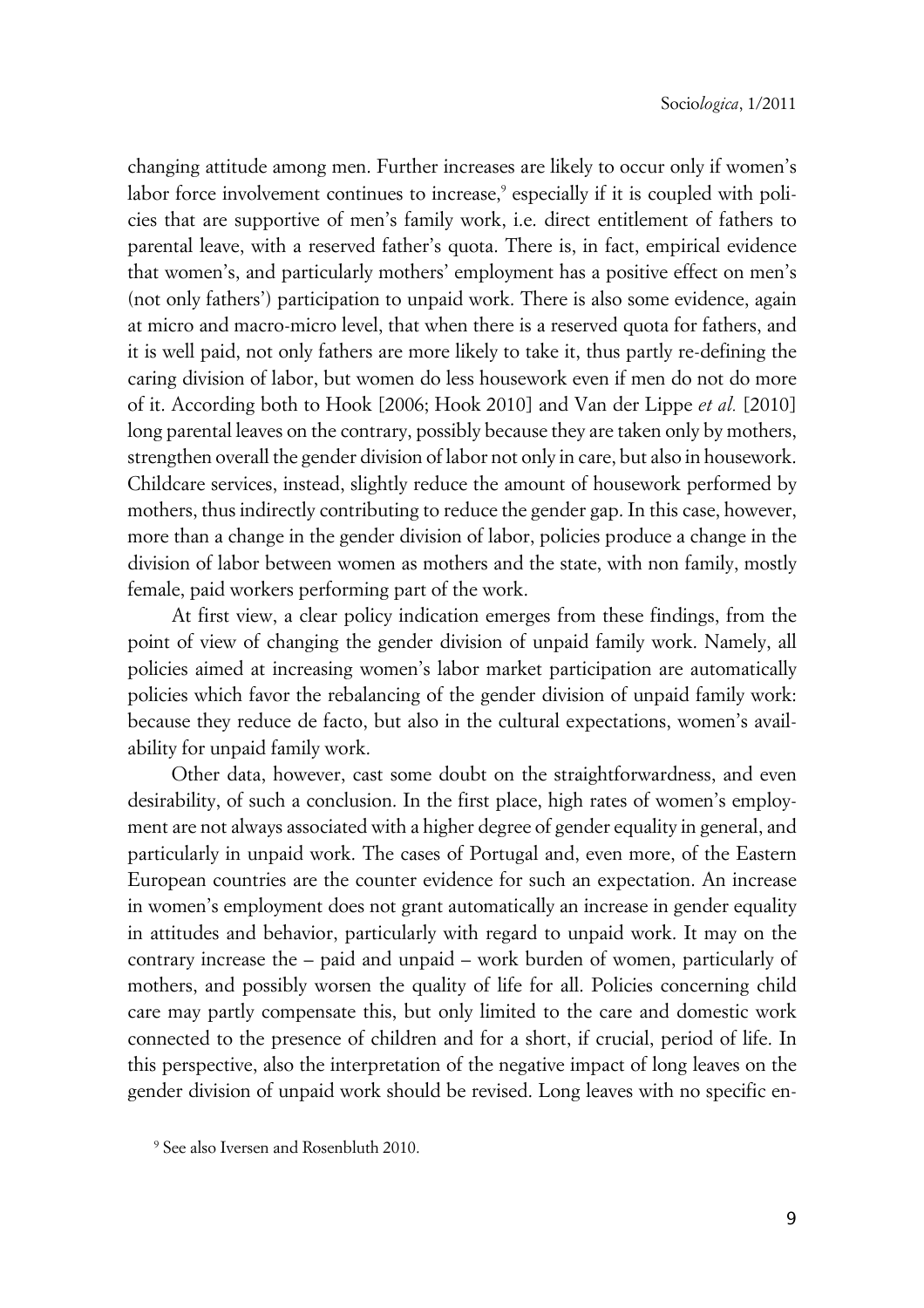titlement/reserved quota for fathers exist mainly in countries, such as the Eastern European ones, where childcare coverage is comparatively low, particularly for the under three [Saraceno and Keck 2010]. The other countries which have similarly long leaves are the Scandinavian, where however, with the exception of Denmark, there is a specific father's quota and where childcare coverage is among the highest in Europe. These are also the countries where, on average, the gender division of unpaid work is less unbalanced. The real exception is the UK, with its short leaves, no specific father's quota and reduced childcare coverage, where, however, men do as much, if not more, unpaid work as in the Scandinavian countries.<sup>10</sup> The simple explanation that they cannot avoid it precisely because of the difficulties working women experience in juggling paid and unpaid work is, however, very weak, again in the light of the situation in the Eastern European countries (where, after all, leaves do not last forever and women work longer hours even than British men). The impact of prevalent gender models, at the micro, but also societal, level needs to be further explored, and so does the important Hook's insight that the national context has a two-pronged effect, on the practical and cultural conditions within which individuals decide how to behave with regard to the division of unpaid work.

But there is another caveat in thinking that increasing women's employment rates is the main road to increase gender equity in the division of unpaid family work. Recent research on work-family conflict, in fact, casts some doubt on the linearity of the link between increasing women's labor force participation and men's increasing participation in unpaid family work, particularly among the social groups – the better educated and high skilled men – who traditionally have been on the forefront of the gender equality trend. Increasing pressures from the labor market and the work place since the early 1990s, in fact, impinge particularly on these workers, slowing down any further improvements on the home front [Crompton and Lyonette 2007; Gallie and Russel 2009; McGinnity and Calvert 2009; Cha 2010]. Moen [2003] and Gerson [2010], looking at the United States, have also pointed out that paid work risks colonizing all available time.

This trend opens issues which go beyond the gender division of unpaid work, or better, clarify the societal issues which are at stake and which the gender division of labor has for a long time contributed to "solve." The tension between working and family time and demands is not new, in fact. It rather became explicit in industrialized societies, which have, so to say, "invented" the gender division of paid and unpaid work to address it [Crouch 1999]. While this solution is increasingly less tenable and accepted, particularly with regard to paid work, a society where all adults are

<sup>&</sup>lt;sup>10</sup> Anyway, according to a study by Sullivan *et al.* [2009], they do less child care.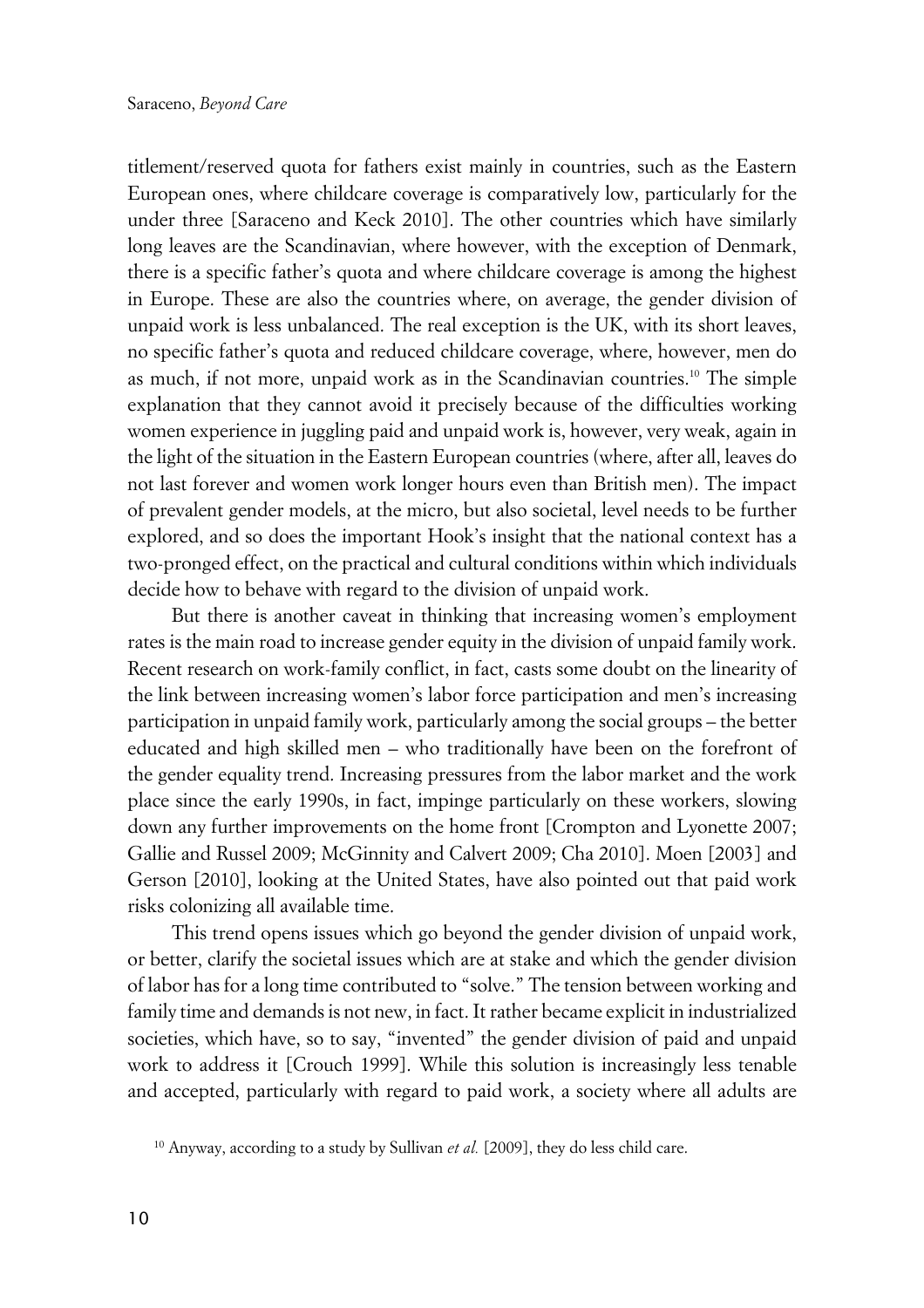in (possibly full time) paid work and this work is both unsecure and demanding is also untenable. Furthermore, it is likely to produce new social inequalities while not eliminating the old: between mothers and non mothers, between parents and non parents, between those who can afford to outsource, and pay, part of the family work and those who cannot.<sup>11</sup> The higher resistances found, in some country, to reduce the gender division of paid and unpaid labor, opting rather for some form of one and a half breadwinner family model, may depend not only on these countries' higher traditionalism with regard to gender roles. It may also partly depend on the perceived costs, in terms of overall quality of life, of a society of full time adult workers, particularly where full time is long and rigid.<sup>12</sup> The financial costs of this solution, of course, are strongly skewed towards women. Furthermore, not in all households there are two adults who can divide paid and unpaid work between themselves, sharing the benefits of both. And not all households can even afford it. What I wish to suggest, is that simply evoking a gender traditionalism, which may be overcome encouraging women to enter paid work, is not only insufficient. It also hides the time crunch under which many households and individuals find themselves. I do not have readymade policy solutions to offer. But, while I find the recent studies on the use of time and on the gender division of paid and unpaid work extremely important and insightful, I find both their explanations, and the policy directions to which they seem to point, still too much driven by concerns with participation to paid work, rather than by a more integrated concern with overall well being.

### **References**

Balbo, L.

1978 "La doppia presenza." *Inchiesta* 32: 3-6.

Baxter, J.

1997 "Gender Equality and Participation in Housework: A Cross-National Perspective." *Journal of Comparative Family Studies* 28: 220-228.

Bianchi, M.

1981 *I servizi sociali*. Bari: De Donato.

Bianchi, S.M., Milkie, M.A., Sayer L.C., and Robinson, J.P.

2000 "Is Anyone Doing Housework? Trends in the Gender Division of Household Labor." *Social Forces* 79: 191-228.

<sup>11</sup> For the impact of economic inequalities in the amount of housework performed see Heisig 2011.

12 See also Lewis 2009.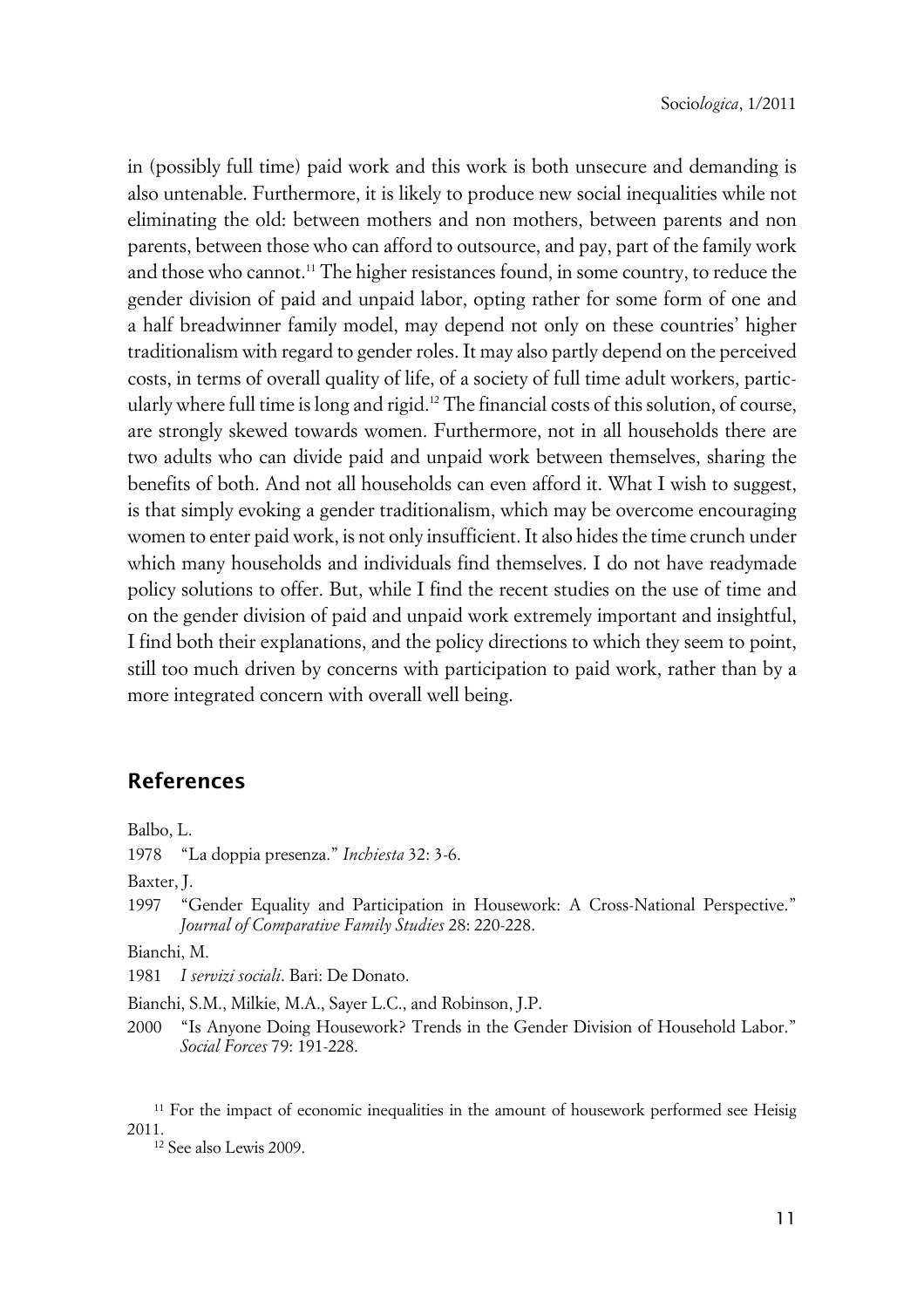- Breen, R., and Prince Cooke, L.
- 2005 "The Persistence of the Gendered Division of Domestic Labor." *European Sociological Review* 21: 43-57.
- Bryson, L., Bittman, M., and Donath, S.
- 1994 "Men's Welfare State, Women's Welfare State: Tendencies to Convergence in Practice and Theory?" Pp. 118-131 in *Gendering Welfare States*, edited by D. Sainsbury. London: Sage.

Cha, Y.

2010 "Reinforcing separate spheres. The impact of spousal overwork on men and women in dual earner households." *American Journal of Sociology* 75: 303-329.

Coltrane, S.

2000 "Research on Household Labor: Modeling and Measuring the Social Embeddedness of Routine Family Work." *Journal of Marriage and Family* 62: 1208-1233.

Crompton, R., and Lyonette, C.

2007 "Occupational class, country and the domestic division of labor" Pp. 116-133 in *Women, men, work and the family in Europe*, edited by R. Crompton and C. Lyonette. Houndmills Basingstoke: Palgrave.

Crouch, C.

- 1999 *Social Change in Western Europe*. Oxford: Oxford University Press.
- De Ruijter, E., Treas, J.K., and Cohen, P.N.
- 2005 "Outsourcing the gender factory: living arrangements and service expenditures on female and male tasks." *Social Forces* 84: 305-322.
- Esping-Andersen, G.
- 2009 *The Incomplete Revolution. Adapting to Women's New Roles*. Cambridge: Polity Press.

Estevez-Abe, M.

- 2005 "Gender Bias in Skills and Social Policies: The Varieties of Capitalism Perspective on Sex Segregation." *Social Politics* 12: 180-215.
- 2010 "Comparable time Use Statistics. National tables," [http://circa.europa.eu/Public/](http://circa.europa.eu/Public/irc/dsis/tus/library?l=?/comparable_statistics&vm=??detailed&sb=??Title?) [irc/dsis/tus/library?l=/comparable\\_statistics&vm=detailed&sb=Title](http://circa.europa.eu/Public/irc/dsis/tus/library?l=?/comparable_statistics&vm=??detailed&sb=??Title?) downloaded on September 5, 2010.
- Gallie, D., and Russell, H.
- 2009 "Work-family conflict and working conditions in Western Europe." *Social Indicators Research* 93: 445-467.
- Gauthier, A.H., Gershuny, J., and Fisher, K.
- 2002 "MTUS On-Line Documentation." Essex: Institute for Social and Economic Research.

Gershuny, J.

2009 "Veblen in Reverse: Evidence from the Multinational Time-Use Archive." *Social Indicators Research* 93: 37-45.

Gershuny, J. and Sullivan, O.

2003 "Time Use, Gender, and Public Policy Regimes." *Social Politics* 10: 205-228.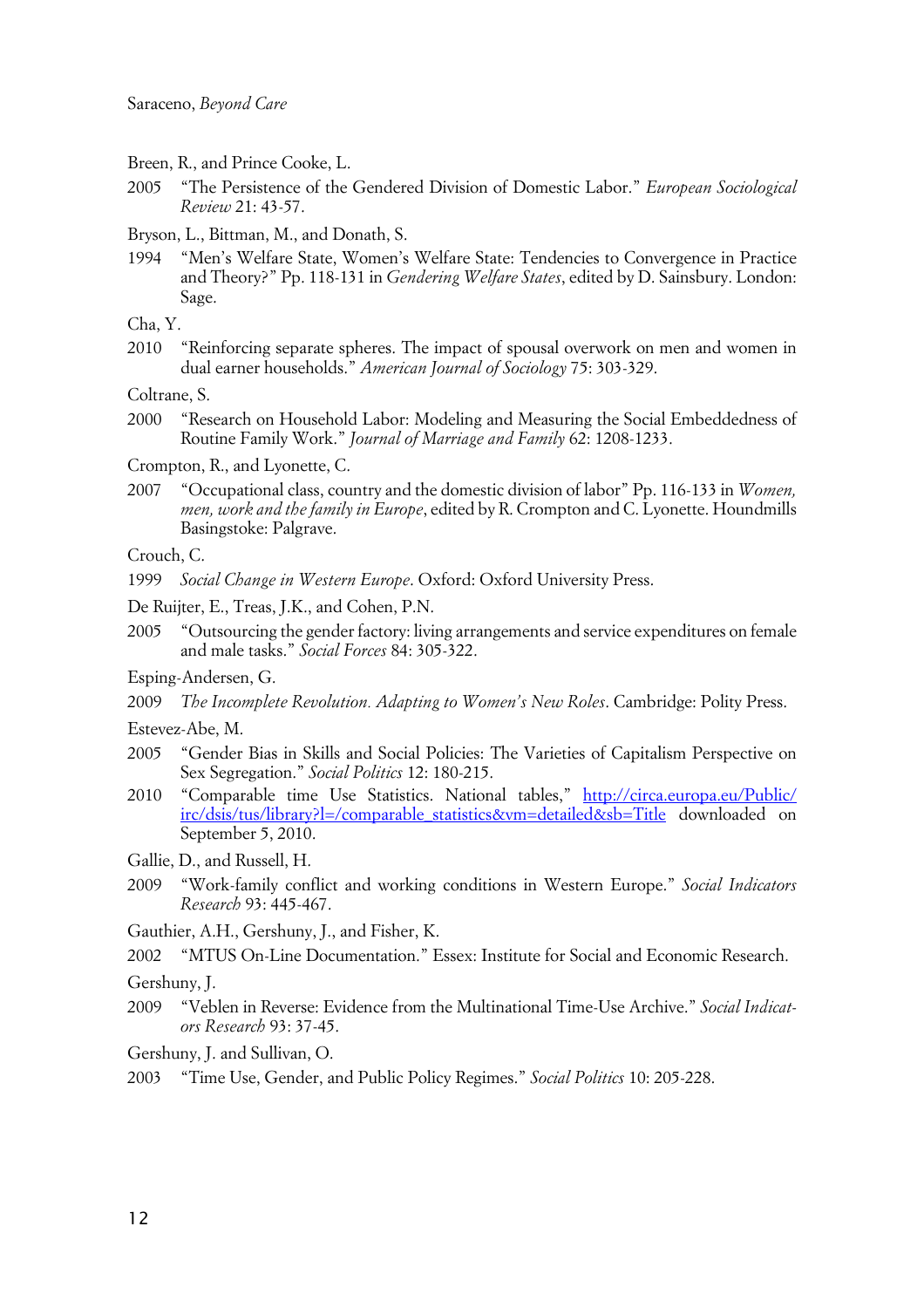Gerson, K.

2010 *The Unfinished Revolution. How a New Generation is Reshaping Family, Work and Gender in America*. Oxford: Oxford University Press.

Gornick, J.C., Meyers, M.K., and Ross, K.E.

1997 "Supporting the Employment of Mothers: Policy Variation across Fourteen Welfare States." *Journal of European Social Policy* 7: 45-70.

Heisig, J.P.

2011 "Who Does More Housework: Rich or Poor? A Comparison of 33 Countries." *American Sociological Review* 76: 74-99.

Hofstede, G.

2001 *Culture's Consequences: Comparing Values, Behaviours, Institutions and Organizations across Nations*. Thousand Oaks: Sage.

Hook, J.L.

- 2006 "Care in Context: Men's Unpaid Work in 20 Countries, 1965-2003." *American Sociological Review* 71: 639-660.
- 2010 "Gender Inequality in the Welfare State: Sex Segregation in Housework, 1965-2003." *American Journal of Sociology* 115: 1480-1523.
- Iversen, T., and Rosenbluth, F.
- 2010 *Women, work and politics*. Yale: Yale University Press.
- Kalleberg, A., and Rosenfeld, R.
- 1990 "Work in the Family and in the Labor Market: A Cross- National, Reciprocal Analysis." *Journal of Marriage and Family* 52: 331-346.
- Knudsen, K., and Wærness, K.
- 2008 "National Context and Spouses' Housework in 34 Countries." *European Sociological Review* 24: 97-113.
- Lachanche-Grzela M., and Bouchard, G.
- 2010 "Why do women do the lion's share of housework? A decade of research." *Sex Roles*, 63: 767-780.
- Leira, A., and Saraceno C.
- 2002 "Care: Actors, Relationships and Contexts." Pp. 55-83 in *Contested Concepts in Gender and Social Politics,* edited by B. Hobson, J. Lewis, and B. Siim. Cheltenham: Edward Elgar.

Lewis, J.

- 2009 "Balancing Time to Work and Time to Care: Policy issues and the implications for mothers, fathers and children." *Child and Family Law Quarterly* 21: 443-461.
- McGinnity, F., and Whelan, C.T.
- 2009 "Comparing Work-Life Conflict in Europe: Evidence from the European Social Survey" *Social Indicators Research* 93: 433-444.

Moen, P. (ed.)

2003 *It is About Time*. Ithaca and London: ILR Press.

Michel, A.

1978 *Les femmes dans la société marchande*. Paris: Presses Universitaires de France.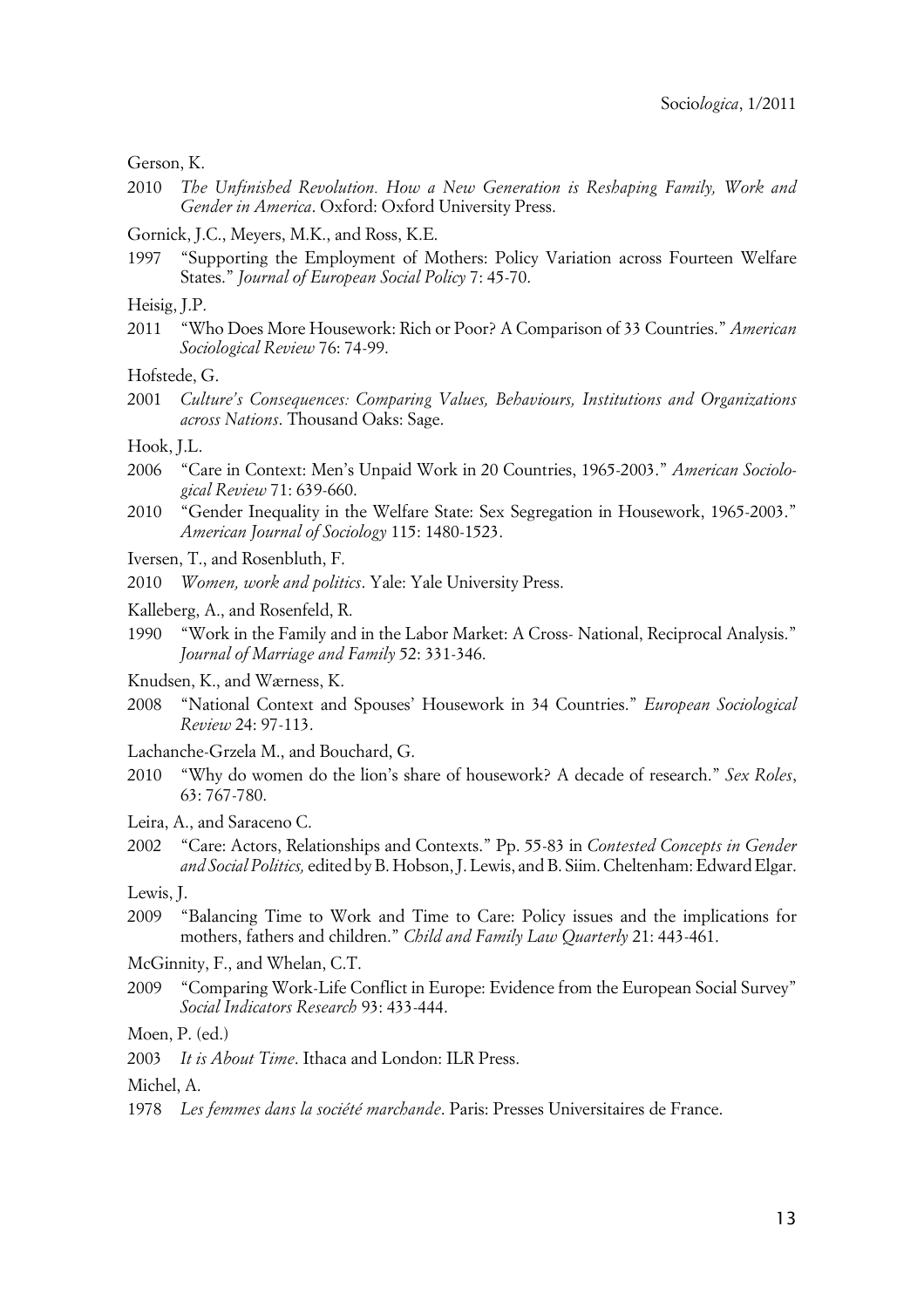- Mutari, E., and Figart, D.
- 2001 "Europe at a Crossroads: Harmonization, Liberalization, and the Gender of Work Time." *Social Politics* 8: 36-64.
- Pacholok, S., and Gauthier, A.H.
- 2004 "A Tale of Dual-Earner Families in Four Countries." Pp: 197-223 in *Family Time: The Social Organization of Care*, edited by N. Folbre and M. Bittman. London: Routledge.
- Pfau-Effinger, P., Geissler, B. (eds)
- 2005 *Care and social integration in the European Societies*. Bristol: The Policy Press.
- Rubery, J., Smith, M., and Fagan, C.
- 1998 "National Working-Time Regimes and Equal Opportunities." *Feminist Economics* 4: 71-101.

Saraceno, C.

- 2005 "Family work systems in Europe." Pp. 57-84 in *Europas Osterweiterung: Das Ende der Vertiefung?*, edited by J. Alber and W. Merkel. Berlin: Edition Sigma.
- 2007 "Introduction to the special issue on Dual-career couples." *Zeitschrift für Familienforschung* 3: 255-262.
- Saraceno C. and Keck, W.
- 2010 "Can we identify intergenerational policy regimes in Europe?" *European Societies* 12: 675-696.
- Stier, H., and Lewin-Epstein, N.
- 2007 "Policy Effects on the Division of Housework." *Journal of Comparative Policy Analysis* 9: 235-259.
- Sullivan, O., Coltrane, S., McAnnally, L., and Altintas, E.
- 2009 "Father-Friendly Policies and Time-use Data in a Cross-National Context: Potential and Prospects for Future Research." *The Annals of the American Academy of Political and Social Science* 624: 234-254.

Twiggs, J.E., McQuillan, J., and Marx Ferree, M.

- 1999 "Meaning and Measurement: Reconceptualizing Measures of the Division of Household Labor." *Journal of Marriage and Family* 61: 712-724.
- Van der Lippe, T., de Ruijter, J., de Ruijter, E., and Raub, W.
- 2010 "Persistent Inequalities in Time Use Between Men and Women." *European Sociological Review* Advance Access published January 19.

Waerness, K.

1984 "The rationality of caring." *Economic and Industrial Democracy* 5: 185-211.

Windebank, J.

2001 "Dual-Earner Couples in Britain and France: Gender Divisions of Domestic Labor and Parenting Work in Different Welfare States." *Work, Employment & Society* 15: 269-290.